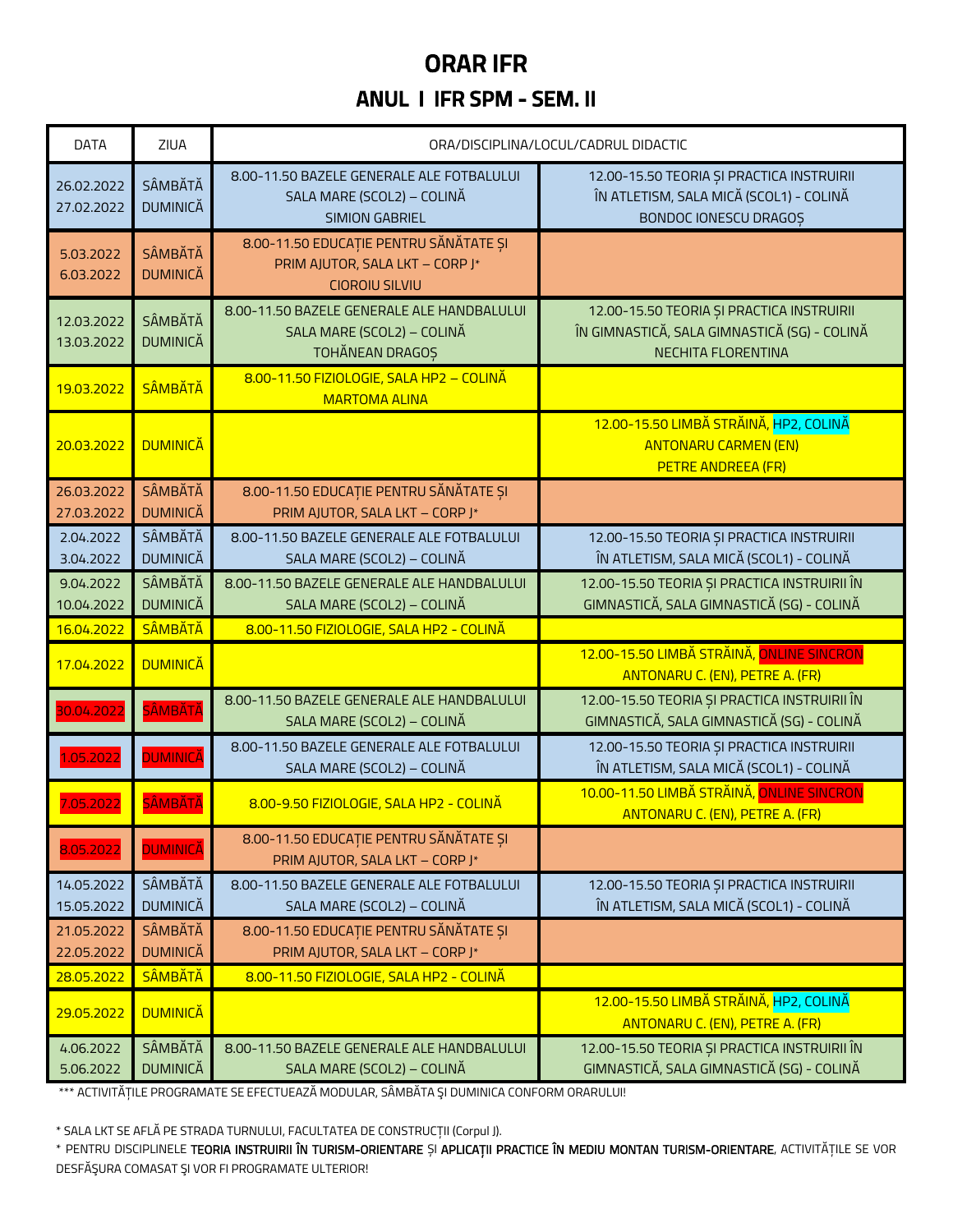# **ORAR IFR**

### **ANUL II IFR SPM - SEM. II**

| <b>DATA</b>                   | ZIUA                       |                                                                                                     |                                                                | ORA/DISCIPLINA/LOCUL/CADRUL DIDACTIC                          |  |
|-------------------------------|----------------------------|-----------------------------------------------------------------------------------------------------|----------------------------------------------------------------|---------------------------------------------------------------|--|
| SÂMBĂTĂ<br>26.02.2022         |                            | 8.00-11.50 METODICA EDUCAȚIEI FIZICE ȘI<br>SPORTULUI (MEFS), HP4 - COLINĂ<br><b>BĂDICU GEORGIAN</b> |                                                                | 12.00-15.50 PSIHOPEDAGOGIE<br>HP4 - COLINĂ<br>TOHĂNEAN DRAGOȘ |  |
| <b>DUMINICĂ</b><br>27.02.2022 |                            | 8.00-11.50 LIMBĂ STRĂINĂ                                                                            | HP2/HP4 - COLINĂ<br>ANTONARU CARMEN (EN)<br>PETRE ANDREEA (FR) |                                                               |  |
| 5.03.2022                     | SÂMBĂTĂ                    | 8.00-11.50 TEORIA ȘI PRACTICA INSTRUIRII ÎN                                                         |                                                                | 12.00-15.50 BAZELE GENERALE ALE VOLEIULUI                     |  |
| 6.03.2022                     | <b>DUMINICĂ</b>            | NATAȚIE (TPI NATAȚIE), BAZIN OLIMPIC<br><b>TOMELE SIMONA</b>                                        |                                                                | (BG VOLEI), SALA MICĂ (SCOL1) - COLINĂ<br><b>TURCU IOAN</b>   |  |
| 12.03.2022                    | SÂMBĂTĂ                    | 8.00-11.50 BAZELE GENERALE ALE                                                                      |                                                                |                                                               |  |
| 13.03.2022                    | <b>DUMINICĂ</b>            |                                                                                                     | BASCHETULUI (BG BASCHET), SALA MICĂ                            |                                                               |  |
|                               | <b>SÂMBĂTĂ</b>             | (SCOL1) - COLINĂ, CHICOMBAN MIHAELA<br>8.00-11.50 METODE DE CERCETARE ÎN ȘTIINȚA                    |                                                                |                                                               |  |
| 19.03.2022                    |                            | SPORTULUI ȘI EDUCAȚIEI FIZICE                                                                       |                                                                |                                                               |  |
| 20.03.2022                    | <b>DUMINICĂ</b>            | HP4 - COLINĂ - TURCU IOAN                                                                           |                                                                |                                                               |  |
| 26.03.2022                    | SÂMBĂTĂ<br><b>DUMINICĂ</b> |                                                                                                     | 8.00-11.50 TPI NATAȚIE, BAZIN OLIMPIC                          | 12.00-15.50 BG VOLEI, SCOL1- COLINA                           |  |
| 27.03.2022                    | SÂMBĂTĂ                    |                                                                                                     |                                                                |                                                               |  |
| 2.04.2022                     |                            | 8.00-11.50 MEFS, HP4 - COLINA                                                                       |                                                                | 12.00-15.50 PSIHOPEDAGOGIE, HP4 - COLINĂ                      |  |
| 3.04.2022                     | <b>DUMINICĂ</b>            |                                                                                                     |                                                                |                                                               |  |
| 9.04.2022<br>10.04.2022       | SÂMBĂTĂ<br><b>DUMINICĂ</b> | 8.00-11.50 BG BASCHET, SCOL1 - COLINA                                                               |                                                                |                                                               |  |
| 16.04.2022                    | SÂMBĂTĂ                    |                                                                                                     |                                                                |                                                               |  |
| 17.04.2022                    | <b>DUMINICĂ</b>            | 8.00-11.50 METODE DE CERCETARE<br>HP4 - COLINĂ                                                      |                                                                |                                                               |  |
| 30.04.2022                    | <b>SÂMBĂTĂ</b>             | 8.00-11.50 BG BASCHET, SCOL1 - COLINĂ                                                               |                                                                |                                                               |  |
| 1.05.2022                     | <b>DUMINICĂ</b>            | 8.00-9.50<br>LIMBĂ STRĂINĂ<br><b>ONLINE SINCRON</b>                                                 | 10.00-11.50<br><b>MEFS</b><br>HP4 - COLINĂ                     | 12.00-13.50 PSIHOPEDAGOGIE<br>HP4 - COLINĂ                    |  |
| 7.05.2022                     | <b>SÂMBĂTĂ</b>             |                                                                                                     |                                                                | 12.00-15.50 LIMBĂ STRĂINĂ, ONLINE SINCRON                     |  |
| 8.05.2022                     | <b>DUMINICĂ</b>            | 8.00-11.50 TPI NATAȚIE, BAZIN OLIMPIC                                                               |                                                                | 12.00-15.50 BG VOLEI, SCOL1 - COLINĂ                          |  |
| 14.05.2022                    | SÂMBĂTĂ                    | 8.00-11.50 MEFS, HP4 - COLINĂ                                                                       |                                                                | 12.00-15.50 PSIHOPEDAGOGIE, HP4 - COLINĂ                      |  |
| 15.05.2022                    | <b>DUMINICĂ</b>            | 8.00-11.50 LIMBĂ STRĂINĂ, HP2 /HP4                                                                  |                                                                |                                                               |  |
| 21.05.2022                    | <b>SÂMBĂTĂ</b>             | 8.00-11.50 TPI NATAȚIE, BAZIN OLIMPIC                                                               |                                                                | 12.00-15.50 BG VOLEI, SCOL1- COLINA                           |  |
| 22.05.2022                    | <b>DUMINICĂ</b>            |                                                                                                     |                                                                |                                                               |  |
| 28.05.2022                    | <b>SÂMBĂTĂ</b>             |                                                                                                     |                                                                |                                                               |  |
| 29.05.2022                    | <b>DUMINICĂ</b>            |                                                                                                     |                                                                |                                                               |  |
| 4.06.2022                     | SÂMBĂTĂ                    | 8.00-11.50 BG BASCHET, SCOL1 - COLINĂ                                                               |                                                                |                                                               |  |
| 5.06.2022                     | <b>DUMINICĂ</b>            |                                                                                                     |                                                                |                                                               |  |

\*\*\* ACTIVITĂȚILE PROGRAMATE SE EFECTUEAZĂ MODULAR, SÂMBĂTA ȘI DUMINICA CONFORM ORARULUI!

\* DISCIPLINA TEORIA ȘI PRACTICA INSTRUIRII ÎN NATAȚIE SE DESFĂȘOARĂ LA BAZINUL OLIMPIC (B-DUL GĂRII)!